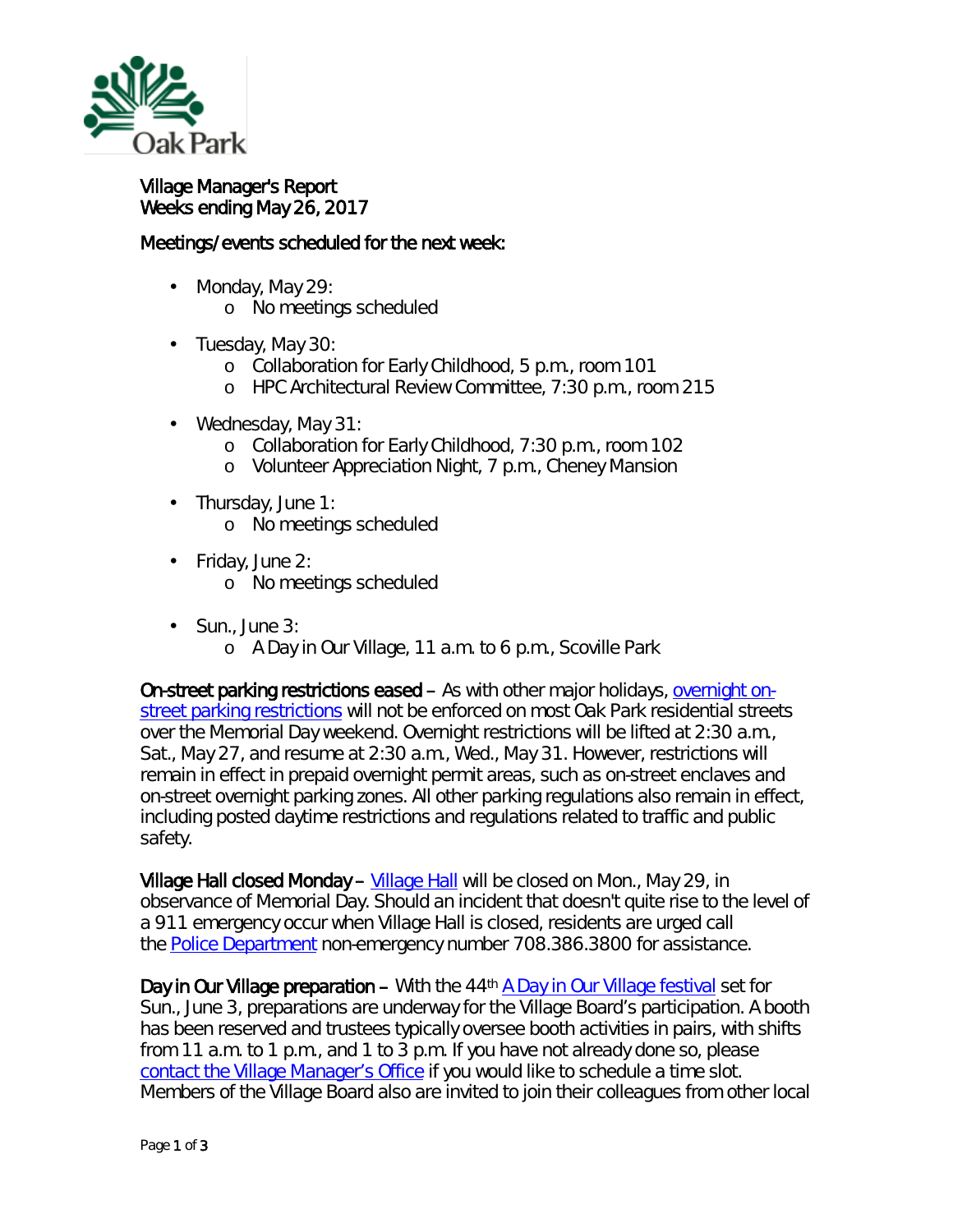taxing bodies at a breakfast reception set for 9 a.m., June 3 in the Veterans' Room of the main branch of the Oak Park Library. [Please RSVP by Tues., May 30.](mailto:vlogan@oak-park.us?subject=Elected%20Officials%20Breakfast%20Reception%20RSVP)

Still time to be part of parade – Participants, volunteers and sponsors still have time to be a part of the July 4th Parade. June 2 is the deadline to [register to be in the](http://www.oak-park.us/our-community/special-events/july-4-parade/july-4-parade-participation-application)  [parade,](http://www.oak-park.us/our-community/special-events/july-4-parade/july-4-parade-participation-application) which typically attracts more than 75 groups each year. Volunteers also are needed on the morning of July 4 to help monitor traffic crossings along the parade route. Sponsorship opportunities are available for businesses and organizations interested in helping support this year's parade with money, goods or services. If you know of anyone or any group that might want to participate, please urge them to call 708.358.5405 or email [community@oak-park.us](mailto:community@oak-park.us) for more information.

Downtown construction update – Underground work continued this week for streetlights at the Emerson project site downtown. Lake Street traffic was affected for short periods during concrete pours this week, but flaggers were on site to ensure vehicle flow. The sidewalk and parking lane on the south side of Lake Street remained closed from the new Maple Avenue to the east side of the development site. Work in the Village surface parking north of North Boulevard (Lot 10) was completed, but limited paving and curb repairs continued as crews addressed a drainage issue at the southeast corner of the parking lot.

Chicago Avenue streetscape/resurfacing – The first course of pavement was applied to Chicago Avenue between Harlem and Belleforte avenues and installation of decorative sidewalks began on the corners throughout the business district. Installation of the brick crosswalks is being staged to maintain traffic flow to the businesses. West-bound traffic will be maintained by detouring east-bound traffic to Division Street via Harlem and Oak Park avenues. Two-way local traffic will continue between Belleforte and Oak Park avenues, with normal traffic patterns expected to resume by the last week of June. This is the final section of Chicago Avenue remaining from last year's resurfacing from Harlem Avenue to Austin Boulevard.

Water/sewer main improvements – Replacement of the water main on Taylor Avenue between Harrison and Flournoy streets is nearing completion. With the underground work finished, portions of curbs, sidewalks and pavement are being removed as needed. Concrete work is expected to be completed by next week, with paving to follow in the next few weeks. The contractor currently is completing remaining concrete work and adjusting water and sewer structures to final grades on Highland Avenue between Madison Street and Jackson Boulevard. Final paving on Highland will follow in the next few weeks as well.

Alley improvements – Underground drainage improvements continued this week on alley segments under construction, while pavement was removed in the alley north of Washington Boulevard between Harvey and Lombard avenues. Forty residents within the boundaries of the alley projects have elected to have their private garage aprons replaced as their alleys are reconstructed. Participants are able to take advantage of the Village's contract unit price, which is lower than the cost a single property owner would pay to hire a contractor.

Page 2 of 3 Miscellaneous construction projects – Resurfacing projects carried over from last year continued this week on Lombard Avenue between Van Buren and Adams streets, and on Taylor Avenue between Adams and Madison streets. The surface has